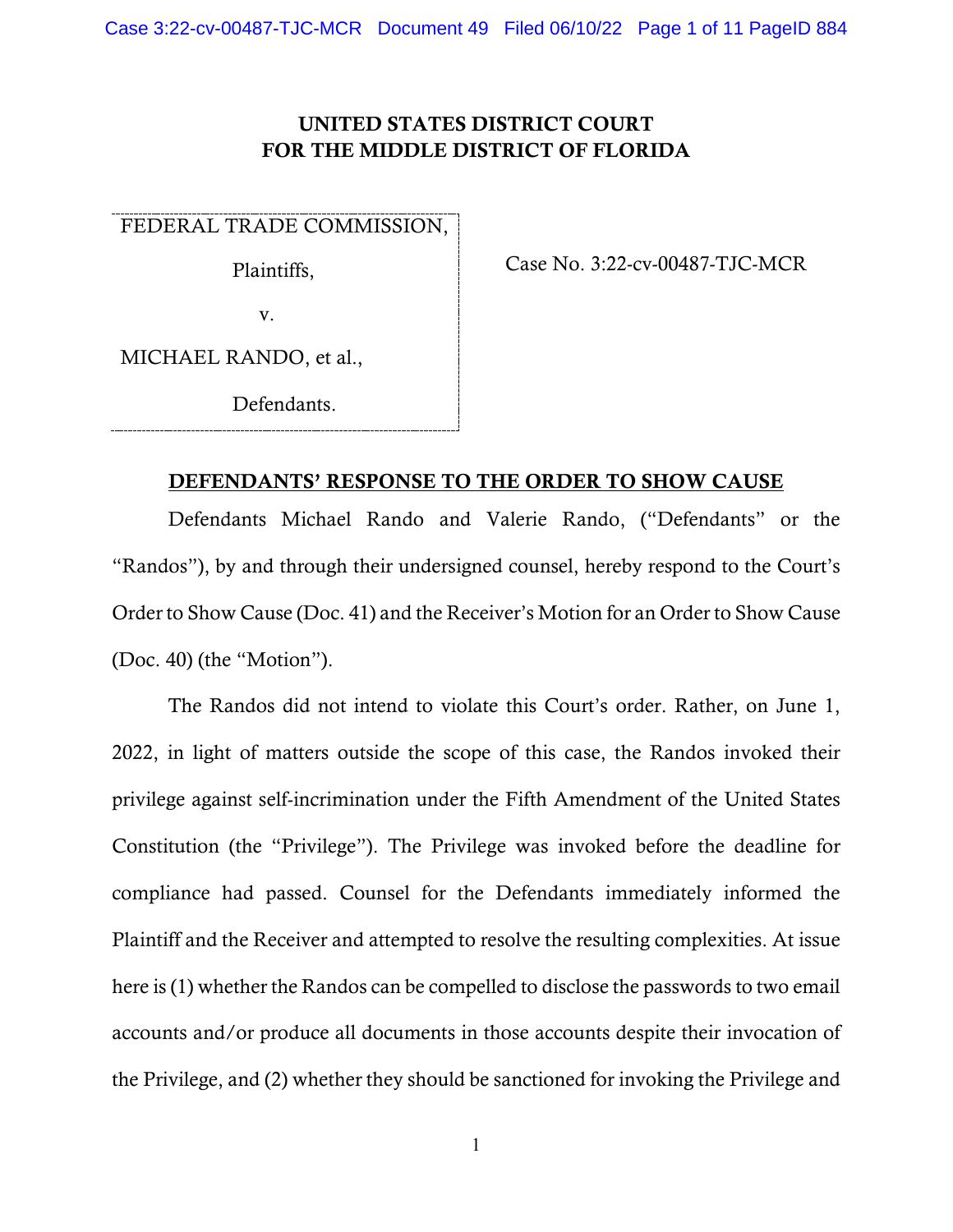refusing to take an action that could result in the waiver of the Privilege. The answer to both questions is no.

#### Background

On or about May  $25<sup>th</sup>$ , 2022, one day before the Court's Order on the Receiver's Motion to Require Compliance (Doc. 35) (the "Email Account Order"), Counsel for the Defendants met with the United States Attorney's Office for the Middle District of Florida about an unrelated but potentially overlapping matter involving the Randos. On or about June 1, 2022, in light of that meeting and the allegations in this case, the Defendants made the difficult decision to invoke the Privilege. Counsel for the Randos immediately informed the Receiver and the Plaintiff of this decision. Specifically, Defendants informed the Receiver and the Plaintiff that they were invoking the Privilege with respect to the compelled disclosure of passwords and production of documents contained in the email accounts Mikesingles@gmail.com and Val.10xlife@gmail.com (the "Email Accounts"), the same accounts at issue in the Email Account Order.

Counsel for the Parties discussed the implication of the Privilege with respect to the Email Account Order and Temporary Restraining Order. As noted in the Motion, Plaintiff and the Receiver took the position that even if the Privilege applies, the "forgone conclusion doctrine" nevertheless compels the disclosures required in the Email Account Order. For the reasons discussed below, the Privilege protects both the compelled disclosure of the passwords to the Email Accounts, and the production of documents contained therein. The forgone conclusion doctrine is inapplicable to the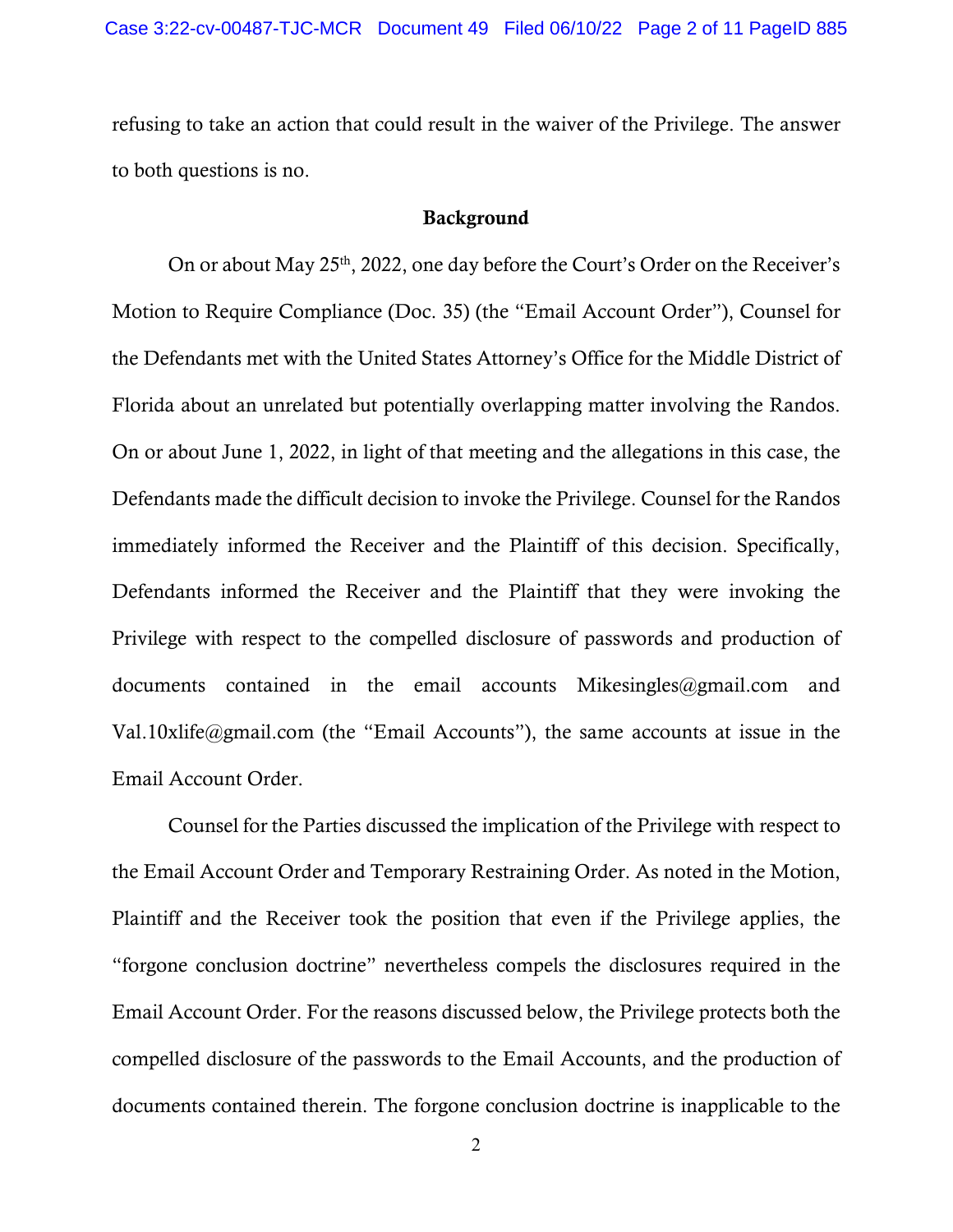facts here. Moreover, because the Randos are acting solely to protect their constitutional rights, holding them in contempt for doing so is inappropriate. *Grand Jury Subpoena Dated April 9, 1996 v. Smith*, 87 F.3d 1198, 1204 (11th Cir. 1996) (noting that placing the defendants in the position of being held in contempt or waiving their Fifth Amendment rights creates an "intolerable result").

#### Memorandum of Law

The Fifth Amendment of the United States Constitution guarantees, "[n]o person shall . . . be compelled in any criminal case to be a witness against himself[.]" U.S. Const. amend. V. The Fifth Amendment privilege against compulsory selfincrimination "can be asserted in any proceeding, civil or criminal, administrative or judicial, investigatory or adjudicatory," *Kastigar v. United States*, 406 U.S. 441, 444 (1972), and "must be accorded liberal construction in favor of the right it was intended to secure." *Hoffman v. United States*, 341 U.S. 479, 486 (1951) (citations omitted).

An individual must show three things to fall within the ambit of the Fifth Amendment: (1) compulsion, (2) a testimonial communication or act, and (3) incrimination. *See United States v. Ghidoni*, 732 F.2d 814, 816 (11th Cir. 1984) (citing *United States v. Authement*, 607 F.2d 1129, 1131 (5th Cir. 1979) (per curiam)). Based on conversations between the Parties and the Receiver, and the Motion itself, the only element that is currently at issue is the second. Specifically, whether the disclosure of the passwords to the Email Accounts, or the production of all documents therein, is testimonial and if so, whether the foregone conclusion doctrine applies.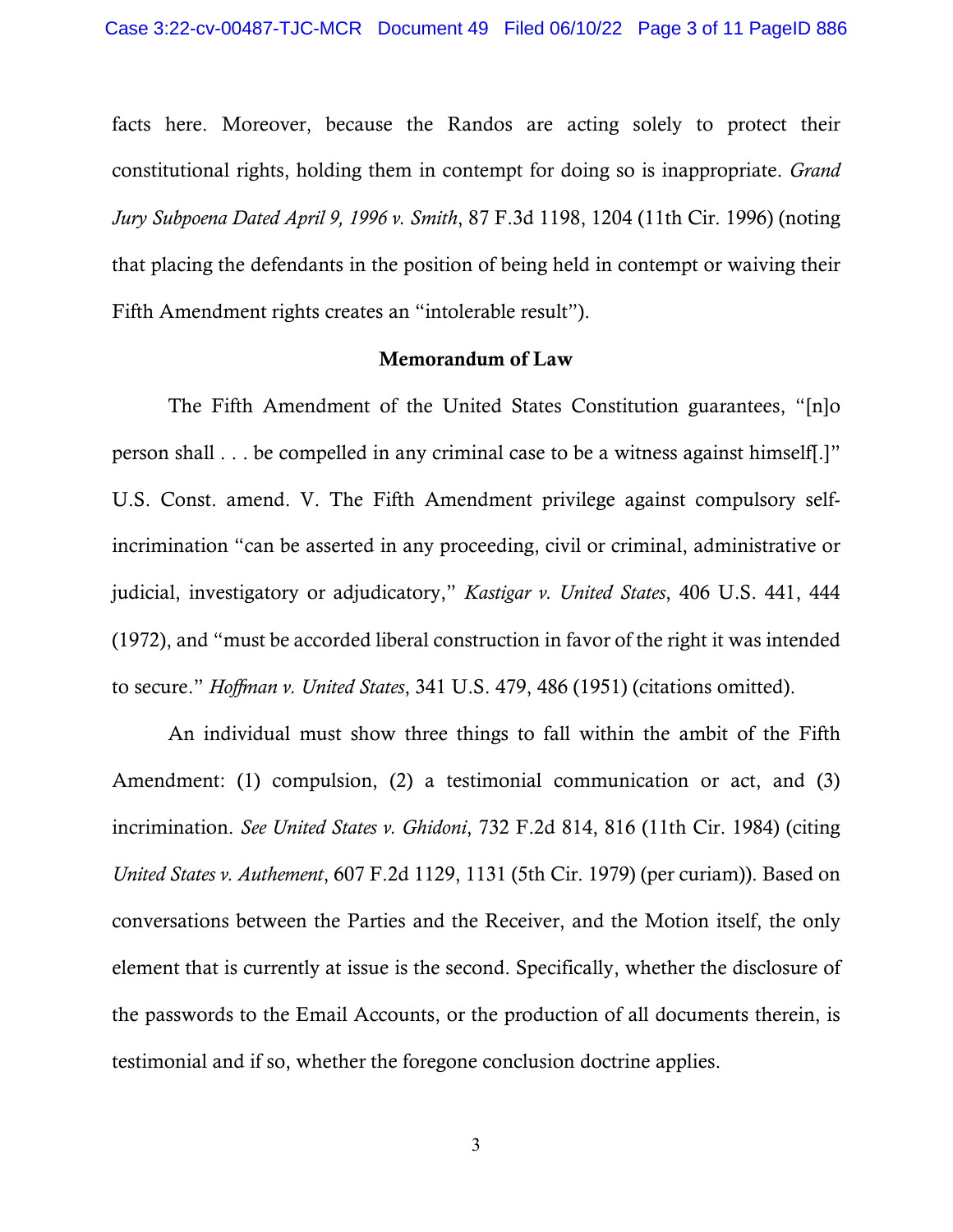# 1. The Privilege Protects the Compelled Disclosure of the Email Accounts Passwords and the Production of Documents

The Email Account Order compels the Defendants to do two things, both are testimonial: to provide the passwords to the Email Accounts and to produce all the documents contained in the Email Accounts. "The touchstone of whether an act of production is testimonial is whether the government compels the individual to use 'the contents of his own mind' to explicitly or implicitly communicate some statement of fact." *In re Grand Jury Subpoena Duces Tecum Dated March 25, 2011*, 670 F.3d 1335, 1345 (11th Cir. 2012) (quoting *Curcio v. United States*, 354 U.S. 118, 128 (1957)).

Disclosure of an account password is testimonial. In *Grand Jury Subpoena March 25, 2011*, the court concluded that decryption and production of encrypted hard drives "would require the use of the contents of [the owner's] mind and could not be fairly characterized as a physical act that would be nontestimonial in nature." 670 F.3d at 1346. The same rationale applies to the compelled disclosure of the passwords to the Email Accounts at issue here. *See also McKathan v. United States*, 969 F.3d 1213, 1223- 24 (11th Cir. 2020) (noting that providing a PIN to access a phone is testimonial (citing *In re Grand Jury Subpoena March 25, 2011*, 670 F.3d at 1346-49; and *United States v. Blake,* 868 F.3d 960, 971 (11th Cir. 2017) (holding that a bypass order was necessary or appropriate because there was no other way for the FBI to execute the district court's order to search the contents of an iPad, since they were passcode protected, and the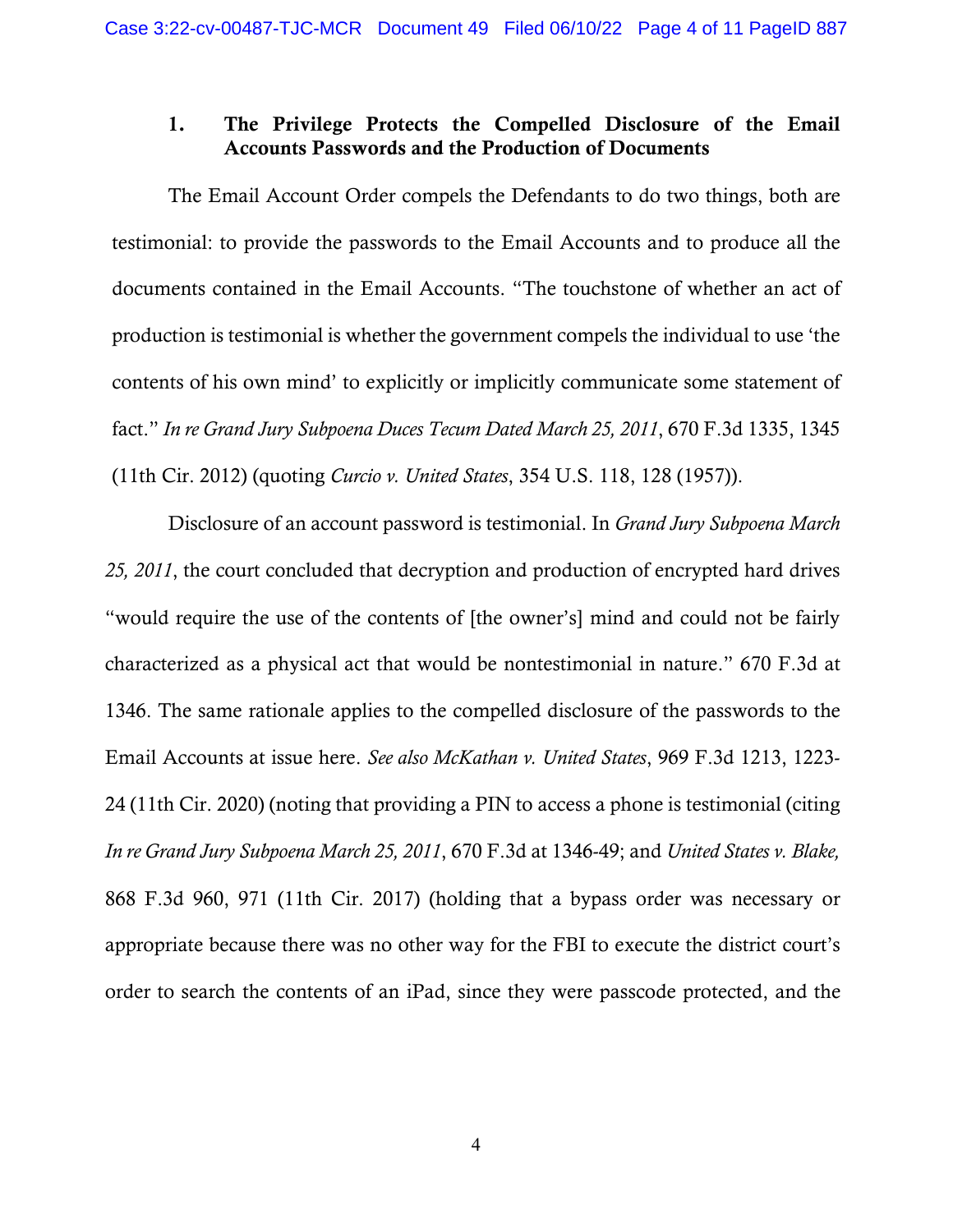government could not compel the user to provide the passcode, since that would violate the Fifth Amendment)).<sup>[1](#page-4-0)</sup>

The Privilege also protects the act of producing documents in the Email Accounts. In *Fisher v. United States*, the Supreme Court recognized that "[t]he act of producing evidence in response to a subpoena . . . has communicative aspects of its own . . . ." 425 U.S. 391, 410 (1976). "The production of documents conveys," it explained, "the fact that the documents exist, that they were in the possession of the witness, and that they were the documents subject to the subpoena." *Id*. Where these communicative acts of production have "testimonial" value and incriminate the witness, the Fifth Amendment privilege may be invoked. *United States v. Doe*, 104 S. 465 U.S. 605, 617 (1984) (holding that Fifth Amendment protects a sole proprietor from producing business records when the act of production itself constituted testimonial incrimination). The production of documents in the Email Accounts here have the same communicative aspects described in *Fisher*. As such, the Defendants cannot be compelled to produce documents or disclose passwords to the Email Accounts.

<span id="page-4-0"></span><sup>1</sup> *See also*, *United States v. Kirschner*, 823 F. Supp. 2d 665, 668-69 (E.D. Mich. 2010) ("[T]he government is not seeking documents or objects—it is seeking testimony from the Defendant, requiring him to divulge through his mental processes his password—that will be used to incriminate him. . . . Accordingly, the Court quashes the subpoena requiring Defendant to testify—giving up his password—thereby protecting his invocation of his Fifth Amendment privilege against compelled selfincrimination.").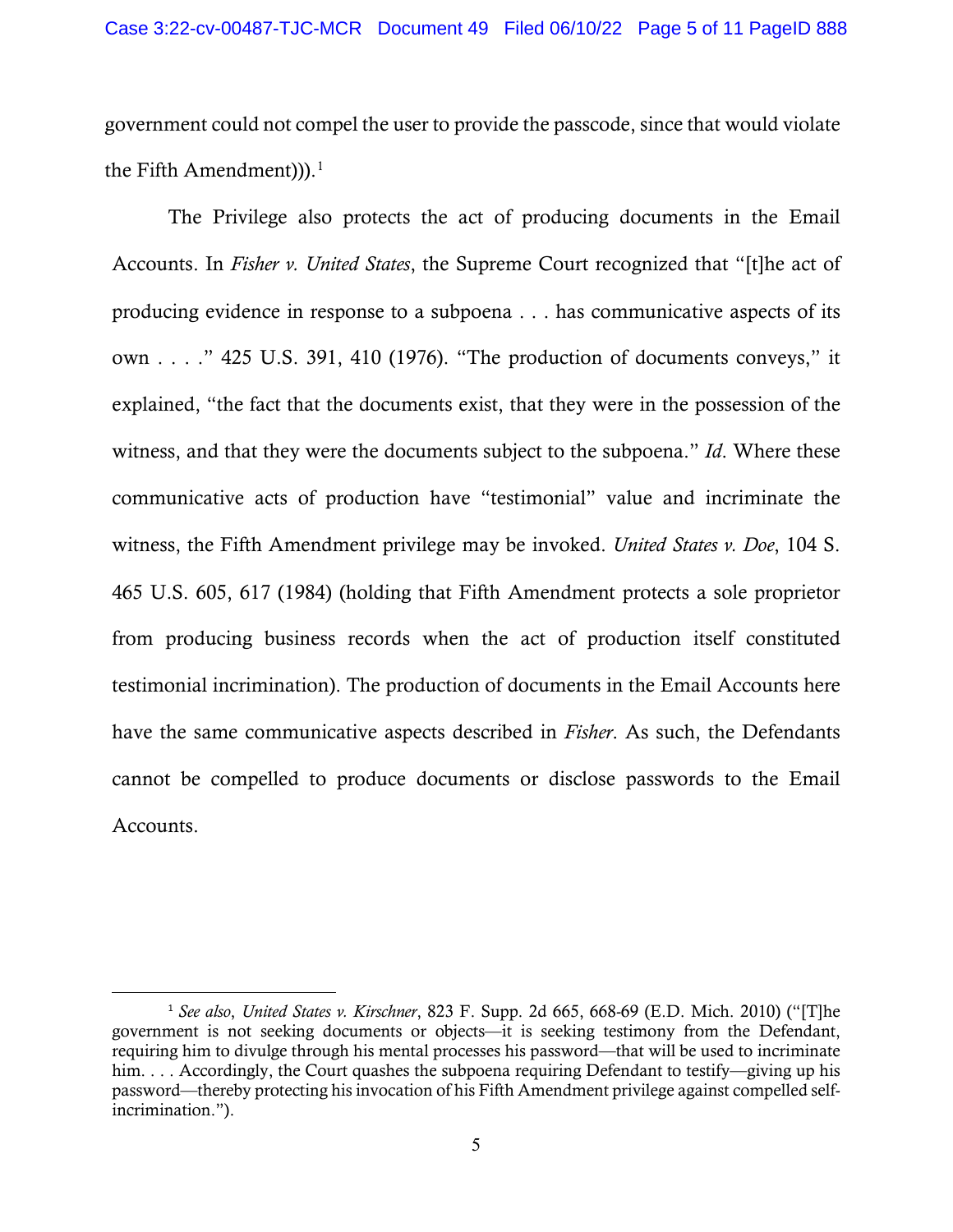### 2. The Forgone Conclusion Doctrine Does Not Apply

At best, the Plaintiff and the Receiver can identify categories of documents that are likely to exist in the Email Accounts. That is plainly insufficient to invoke the foregone conclusion doctrine. Under the "foregone conclusion" doctrine, "an act of production is not testimonial—even if the act conveys a fact regarding the existence or location, possession, or authenticity of the subpoenaed materials—if the Government can show with 'reasonable particularity' that, at the time it sought to compel the act of production, it already knew of the materials, thereby making any testimonial aspect a 'foregone conclusion.' " *Grand Jury Subpoena March 25, 2011*, 670 F.3d at 1345-46. Although the government need not "identify exactly the documents it seeks . . . categorical requests for documents the Government anticipates are likely to exist simply will not suffice." *Grand Jury Subpoena* at 1347-48 (citation omitted).

Cases applying this doctrine involve documents that the government has previously viewed or can identify with specificity. The case cited by the Receiver illustrates this exception and why it is inapplicable here. In *United States v. Apple MacPro Computer*, 851 F.3d 238, 247 (3d Cir. 2017), the forgone conclusion doctrine was applied to compel production of encrypted files on a computer and other devices. There, a forensic examination of the subject computer revealed evidence that specific files were downloaded and stored in encrypted drives. The government knew those files existed because of the forensic examination and knew them to contain child pornography because of their "hash" values, among other reasons.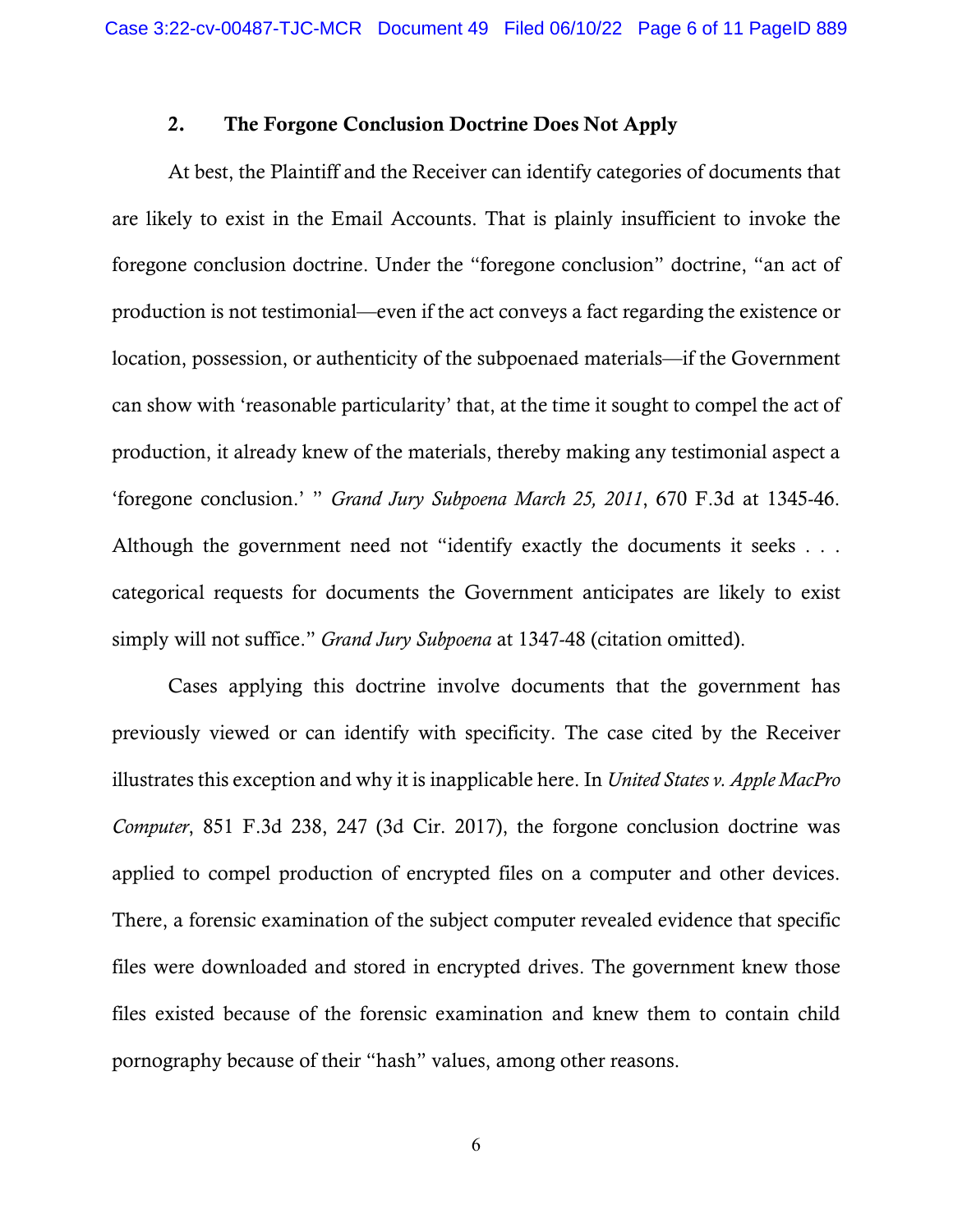The court in *In re Boucher* reached a similar result. 2:06-MJ-91, 2009 WL 424718, at \*2 (D. Vt. Feb. 19, 2009). In that case agents discovered images of child pornography in the border search of a laptop computer. During questioning, the defendant voluntarily showed agents additional videos and images of child pornography on an encrypted drive on his computer. Agents shut down the computer after the defendant's arrest and were unable to access the encrypted drive a second time. The court applied the foregone conclusion doctrine to compel the production of the unencrypted files that the government agents had already viewed. *See also Sec. & Exch. Comm'n v. Complete Bus. Sols. Group, Inc.,* 20-CIV-81205-RAR, 2022 WL 1288749, at \*3 (S.D. Fla. Apr. 29, 2022), motion to certify appeal denied, 20-CV-81205-RAR, 2022 WL 1522078 (S.D. Fla. May 13, 2022) (compelling production of 10 specific categories of assets after receiver demonstrated with "reasonable particularity" that he is aware of the materials he is seeking). No such showing has been made here.

*Grand Jury Subpoena March 25, 2011* is more analogous to this case. 670 F.3d 1335. There, officers seized computer equipment containing encrypted information that the government suspected might include child pornography. Despite its best efforts, law enforcement was unable to decrypt the contents of the computer equipment. Consequently, a grand-jury subpoena was issued for the owner of the computer equipment to produce the "unencrypted contents" of it, as well as "any and all containers or folders" on the computer equipment. The owner invoked his Fifth Amendment rights and the Eleventh Circuit upheld that invocation. It explained that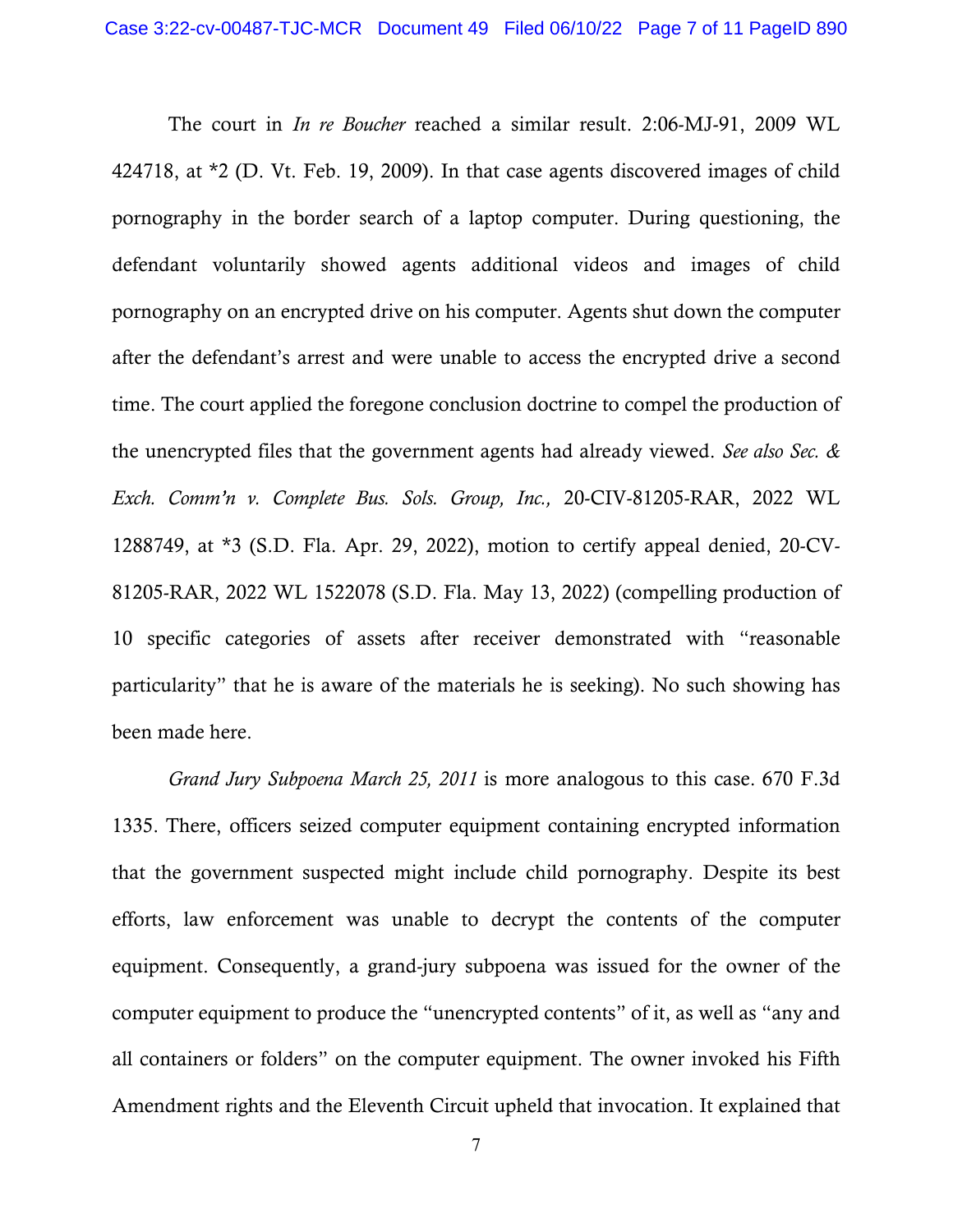"[n]othing in the record before us reveals that the Government knows whether any files exist or the location of those files on the hard drives . . . ."While the law does not require the documents sought to be identified precisely, "it does require some specificity in . . . requests—categorical requests for documents . . . [anticipated as] likely to exist simply will not suffice." *Id.* at 1347 (citations omitted).<sup>[2](#page-7-0)</sup> *See also, e.g.*, *Sallah v. Worldwide Clearing LLC*, 855 F. Supp. 2d 1364, 1373 (S.D. Fla. 2012) (addressing specific document requests by a receiver and modifying them to "call for objectively determinable universes of documents [that] do not require [the defendant] to employ the 'contents of [her] mind' to choose what documents might be responsive to the requests. Put simply, [the defendant] need not exercise any judgment to respond to the requests.").

In this case, there is no subpoena or document request at all, let alone one that describes any records with "reasonable particularity." The foregone conclusion doctrine does not apply and, therefore, the Defendants cannot be compelled to disclose their passwords or produce any documents contained in the Email Accounts.

<span id="page-7-0"></span><sup>&</sup>lt;sup>2</sup> The Plaintiff may contend that it already knows that the Defendants can access the Email Accounts, but that is only one of the testimonial aspects of production. It cannot reasonably contend that it knows anything about the contents of the Email Accounts aside from a general suspicion that they were used occasionally for business purposes or that specific payment platform notifications were sent there. That is plainly insufficient to invoke the foregone conclusion doctrine with respect to the entirety of records in the Email Accounts.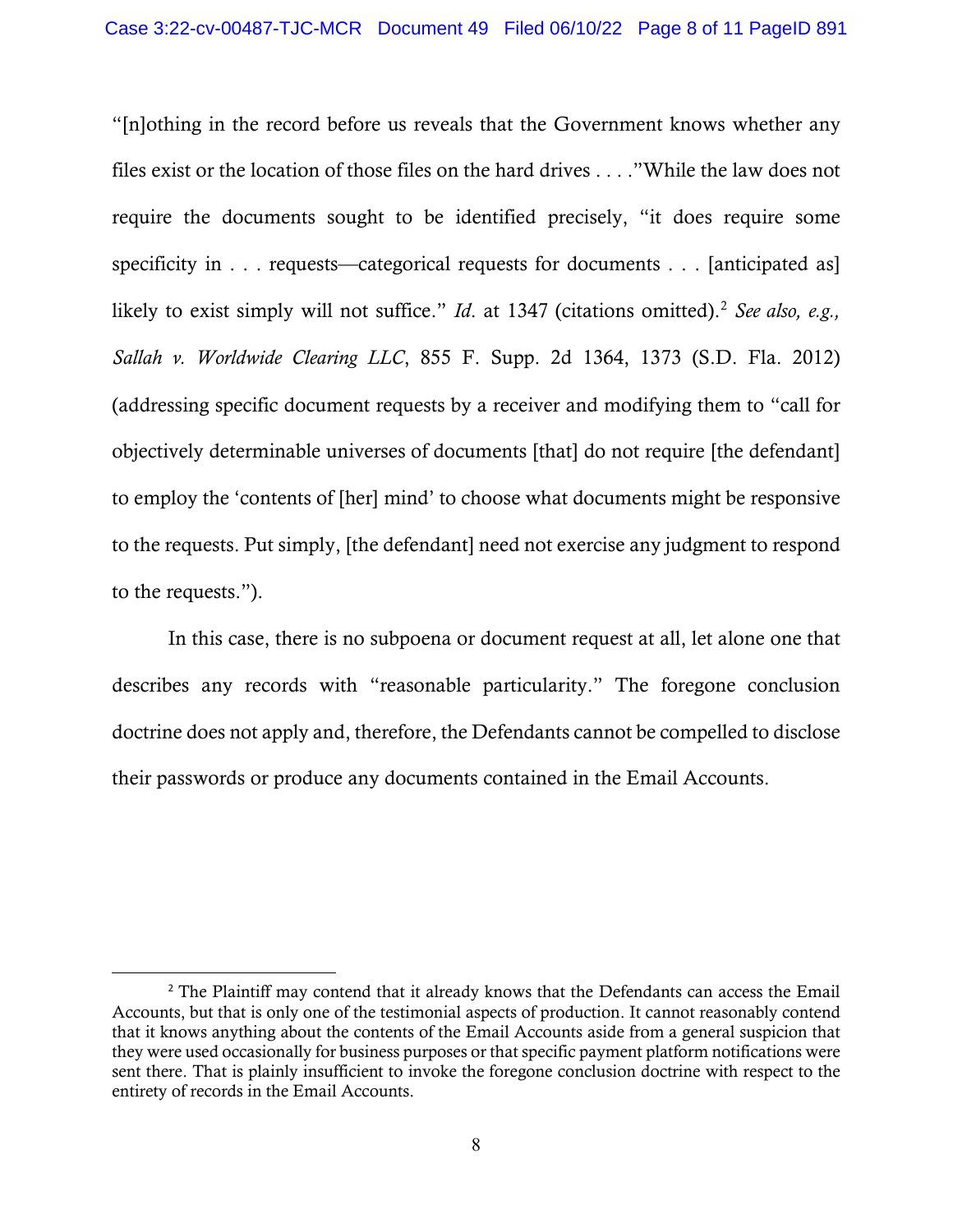## 3. Defendants Should Not be Held in Contempt Because Compliance Would Require Them to Violate Their Constitutional Rights

Contempt is not appropriate where, as here, compliance with the Court's Order would have required the Randos to violate their Constitutional Rights. Placing the Defendants in the position of being held in contempt or waiving their Fifth Amendment rights creates an "intolerable result." *E.g., Grand Jury Subpoena Dated April 9, 1996 v. Smith*, 87 F.3d 1198, 1204 (11th Cir. 1996). [3](#page-8-0)

The context of Defendants' invocation of the Privilege is important. Counsel for Defendants met with the US Attorney's Office on or about May 25, 2022, one day after Defendants filed their response to the Receiver's previous motion to compel (Doc. 31) and one day prior to the Email Account Order. When they made the decision to invoke the Privilege several days later, Counsel for the Defendants immediately informed the Plaintiff and Receiver and did so *prior* to any deadline required by the Email Account Order.<sup>[4](#page-8-1)</sup> The Parties attempted to resolve the issues created by the Privilege without Court intervention, but were unable to do so, resulting in this Motion. Under those circumstances, contempt is not appropriate.

<span id="page-8-0"></span><sup>&</sup>lt;sup>3</sup> The Temporary Restraining Order ("TRO") (Doc. 12) contains a variety of disclosure obligations that would require the Randos to waive the Privilege. Given the "intolerable result" this conflict creates, the Defendants respectfully request that, in the event that the Court converts the TRO to a preliminary injunction, the injunction provides sufficient protection for the Privilege.

<span id="page-8-1"></span><sup>4</sup> Defendants have collected and processed all of the documents in the Email Accounts in the event that the Court orders production.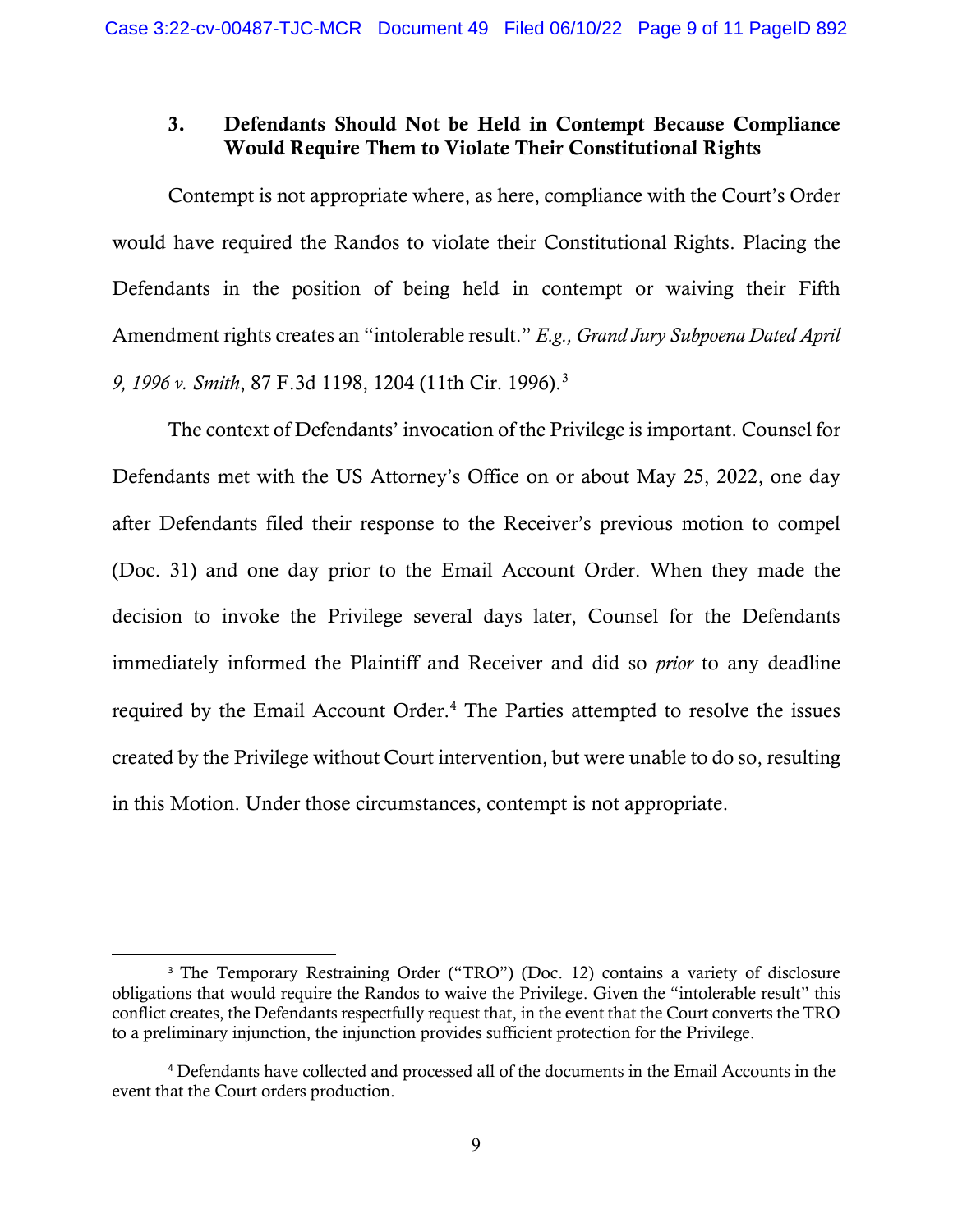### Conclusion

Defendants invoked their constitutional right to remain silent in response to an unrelated, but overlapping, government investigation and to the broad allegations of fraud in this case. The privilege against compulsory self-incrimination is sacrosanct. *Counselman v. Hitchcock*, 142 U.S. 547 (1892); *Malloy v. Hogan*, 378 U.S. 1 (1964); *Miranda v. Arizona*, 384 U.S. 436 (1966); *Couch v. United States*, 409 U.S. 322 (1973). Defendants cannot be compelled to waive it and should not be punished for invoking it. They respectfully request that the Court discharge the Order to Show Cause, deny the Receiver's request to compel compliance with the Court's Email Account Order and the Temporary Restraining Order (both entered prior to the invocation of the Privilege), and take such further measures necessary to amend those Orders to ensure that the Privilege is maintained.

Respectfully submitted, June 10, 2022.

### GUNSTER, YOAKLEY & STEWART, P.A.

By: */s/ Nathan W. Hill* Michael J. Freed Florida Bar No. 797529 1 Independent Drive, Suite 2300 Jacksonville, FL 32202 [mfreed@gunster.com](mailto:mfreed@gunster.com) L.T. Lafferty Florida Bar No. 975575 401 East Jackson Street, Suite 2500 Tampa, FL 33602 [ltlafferty@gunster.com](mailto:ltlafferty@gunster.com) Nathan W. Hill Florida Bar No. 91473 200 South Orange Ave, Suite 1400